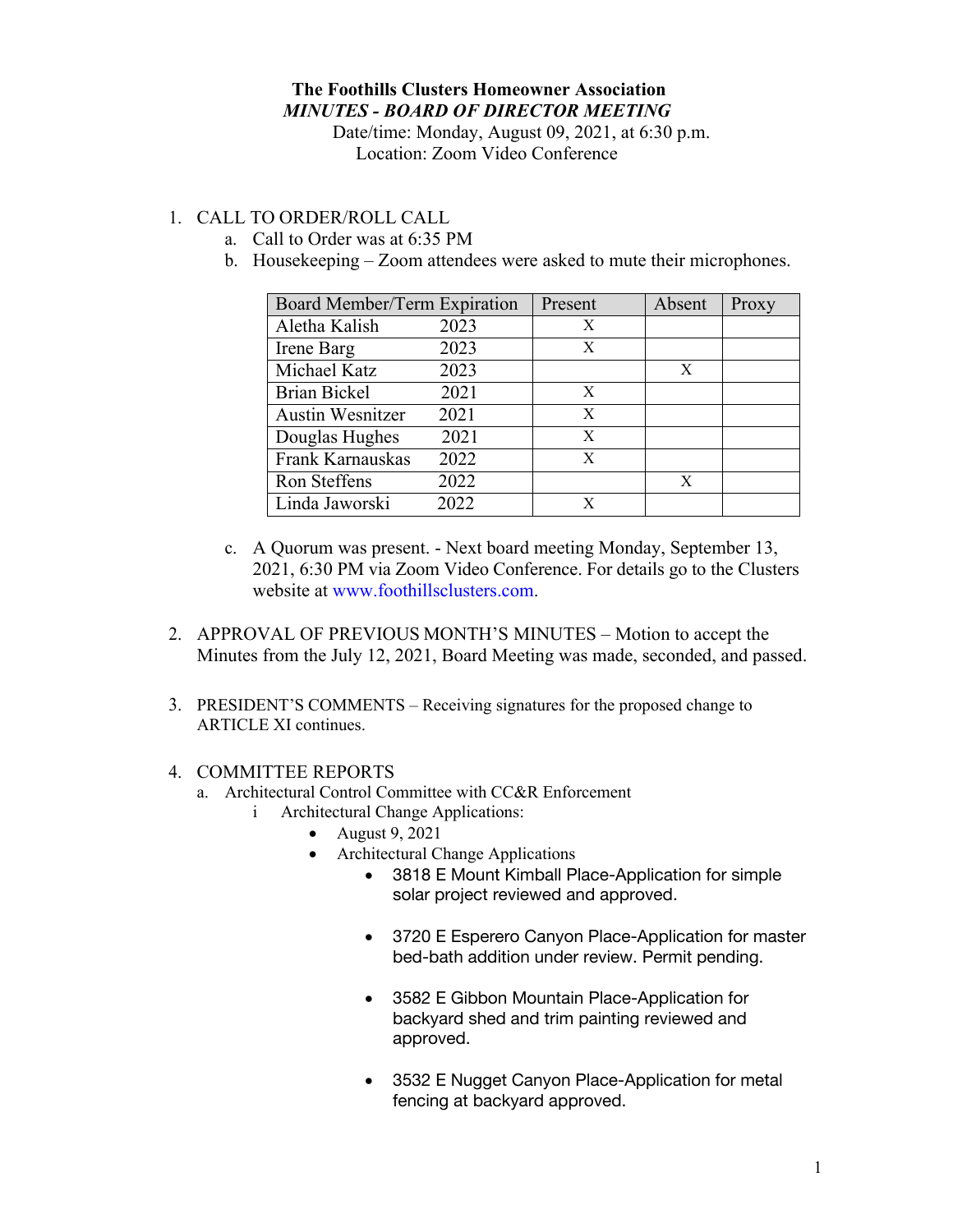- 3809 E Lizard Rock Pl-Application for customized slump block wall and metal gates approved.
- CC&R Actions
	- 6491 N Burro Creek-Multiple complaints from neighbors regarding improper sign placed in the front yard. Site visit performed and owner agreeable to removing sign. Upon follow-up, prohibited sign remained. NOV issued. Homeowner agreeable, action resolved.
	- 6400 N Burro Creek Place-Large scale construction projects started without Architectural Change Application Completion. NOV issued. Owner agreeable and change application currently under review.
	- 3505 E Marshall Gulch Place-Large dead trees reported to be a potential hazard to the community. Courtesy Notice sent. Owner agreeable. Outcome pending.
- Miscellaneous
	- 3530 E Marshall Gulch- HOA assisted mediation between neighbors regarding fence dispute. Problem resolved.
- b. Landscape & Roads Committee
	- i Road's report We have contractor bids; we are just waiting for the petitions. The County has scheduled resurfacing portions of Ventana Canyon Road and Evans Mountain Road (see attached Collectors.pdf) and portions of our Clusters roads (see Clusters roads.pdf) by June 30, 2022.
	- ii Landscape report The Board was receiving request for a FALL green waste pickup. It was discussed that it should coincide with winter tree pruning (November – February). The Landscape Committee will meet with the HOA Landscaper to determine a schedule.
- c. Business Process Committee
	- i Road Finance Subcommittee We need 44 more petition signatures to achieve our required 75% of the entire 367 members (276) in support of the amendment.
- d. Communications Committee The Committee will be posting a document to our website, Foothillsclusters.com, highlighting the dangers of using pesticides to manage packrats. As well as address safe herbicides to kill weeds such as buffelgrass.
- e. Finance Committee
	- 1. Treasurer's Report Balance Sheet Comparison Report 12 months found here:https://frontsteps.cloud/caliberweb2\_foothillsclusters#!/landing/bdocu ments.
- f. Welcoming Committee There were 2 home sales in August. Welcome packets will be delivered to the new homeowners.
- 5. OLD BUSINESS –No report.